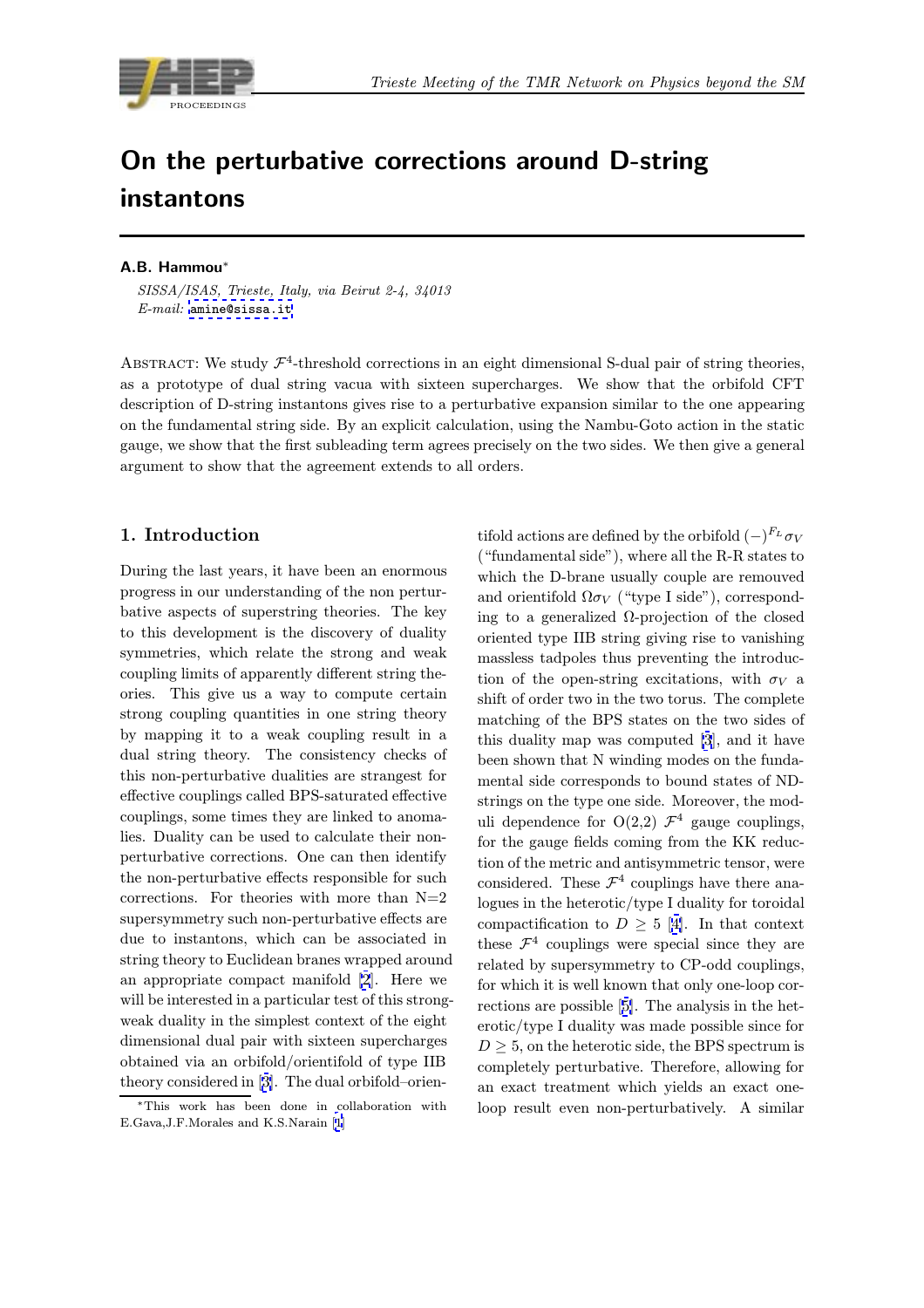analysis for the type II models under consideration here, has not been done, but we expect similar result to be true. We will assume that this is the case, i.e. that the one-loop formula obtained for the moduli dependence of some  $\mathcal{F}^4$ terms in the fundamental side is exact. As it will turn out that the non-perturbative result on the dual type I side will support this assumption.

The one-loop formula can be expressed [6, 7, 3], in the type I variables, as a sum of a finite number of perturbative corrections and an infinite series of D-string instanton contributions. Indeed, for  $D \geq 5$ , t[he](#page-7-0) D-string instanton is the [o](#page-7-0)n[ly](#page-7-0) source of non-perturbative contributions on the type I side. The form of the N-instanton contribution in this sum suggests that it can be read off from the  $O(N)$  gauge theory describing N nearby D-strings, whose worldsheets are wrapped on a two-torus [7]. More precisely, the leading behavior in the volume of the compactification torus for the  $SO(32)$   $\mathcal{F}^4$  and  $\mathcal{R}^4$  gauge and gravitational couplings respectively were shown in agreement [7] with th[e](#page-7-0) exact formula found in a perturbative computation in the heterotic side [6]. Similar results were found in [3]. In all the cases, the D-string instanton coupling to the gauge fields a[re](#page-7-0) obtained from the classical Dstring instanton action, while the contributions from [q](#page-7-0)uantum fluctuations around the [D](#page-7-0)-string instanton background are encoded in the elliptic genus of the corresponding  $O(N)$  gauge theory. The perturbative computations of [6, 3] show that, on top of the leading D-string instanton corrections, there are a finite number of contributions corresponding to perturbative corrections in the D-string instanton background. O[ne c](#page-7-0)an ask the question whether the CFT describing the infrared limit of the D-string gauge theory captures some information about these subleading terms. The aim of this letter is to show that this is indeed the case.

Let us first start by briefly reviewing the computation of the moduli dependence of  $\mathcal{F}^4$  couplings in the the fundamental side and how the result agrees, at the leading order in a large volume expansion, with what one gets from the CFT describing the D-string system. We will subsequently show that the CFT description also gives rise to a perturbative expansion which has the

same structure as the one appearing on the fundamental string side. In particular, we will show a perfect agreement for the first subleading correction.

# 2. Type IIB on  $T^2/(-)^{F_L}\sigma_V$

The  $\mathcal{F}^4$  couplings we are interested in are obtained from the one-loop string amplitudes:

$$
\mathcal{A}_{\ell} = \langle (V_8^L)^{\ell} (V_9^L)^{4-\ell} \rangle \tag{2.1}
$$

with

$$
V_i^L = \int d^2z (G_{\mu i} + iB_{\mu i}) (\partial X^{\mu} - \frac{1}{4} p_{\nu} S \gamma^{\mu \nu} S)
$$

$$
(\bar{\partial} X^i - \frac{1}{4} p_{\rho} \tilde{S} \gamma^{i \rho} \tilde{S}) e^{ipX}
$$
(2.2)

the vertex operators of the left  $O(2, 2)$  gauge fields arising from the  $F_i \equiv G_{ui} + iB_{ui}$  components of the metric and antisymmetric tensor. Here and in the following we will denote with capital indices  $M = (\mu, i)$  the ten dimensional noncompact  $\mu = 0, 1, \ldots 7$  and compact  $i = 8, 9$ directions. The combinations with the minus sign represent the graviphoton vertex operators, which carry always additional power of momenta and are therefore irrelevant for the computation of  $\mathcal{F}^4$  couplings. It is convenient to define a generating function  $Z(\nu_i, \tau, \bar{\tau})$ , in term of which the above amplitudes read:

$$
\mathcal{A}_{\ell} = \tilde{t}_{8} \int_{\mathcal{F}} \frac{d^{2}\tau}{\tau_{2}^{2}} \tau_{2}^{4} \frac{\partial^{\ell}}{\partial \nu_{8}^{\ell}} \frac{\partial^{4-\ell}}{\partial \nu_{9}^{4-\ell}} Z(\nu_{i}, \tau, \bar{\tau}) \tag{2.3}
$$

with  $\tilde{t}_8 = t_8 F_8^{\ell} F_9^{4-\ell}$ ,  $t_8$  is the tensor arising from the trace over the right-moving fermions zeromodes and  $\mathcal F$  the fundamental domain for the modulus of world-sheet torus.  $Z(\nu_i, \tau, \overline{\tau})$  is the partition function arising from a perturbed Polyakov action, whose bosonic part is:

$$
S(\nu_i) = \frac{2\pi}{\alpha'} \int d^2\sigma (\sqrt{g}G_{\mu\nu}g^{\alpha\beta}\partial_\alpha X^\mu \partial_\beta X^\nu
$$

$$
+ iB_{\mu\nu}^{NS} \varepsilon^{\alpha\beta}\partial_\alpha X^\mu \partial_\beta X^\nu + \sqrt{g} \frac{\alpha'}{2\pi\tau_2} \nu_i \bar{\partial}X^i), (2.4)
$$

and  $\bar{\partial} = \frac{1}{\tau_2} (\partial_{\sigma_2} - \tau \partial_{\sigma_1})$ . The geometry of the target torus are described as usual by the two complex moduli

$$
T = T_1 + iT_2 = \frac{1}{\alpha'} (B_{89}^N + i\sqrt{G})
$$
  
 
$$
U = U_1 + iU_2 = (G_{89} + i\sqrt{G})/G_{88} , (2.5)
$$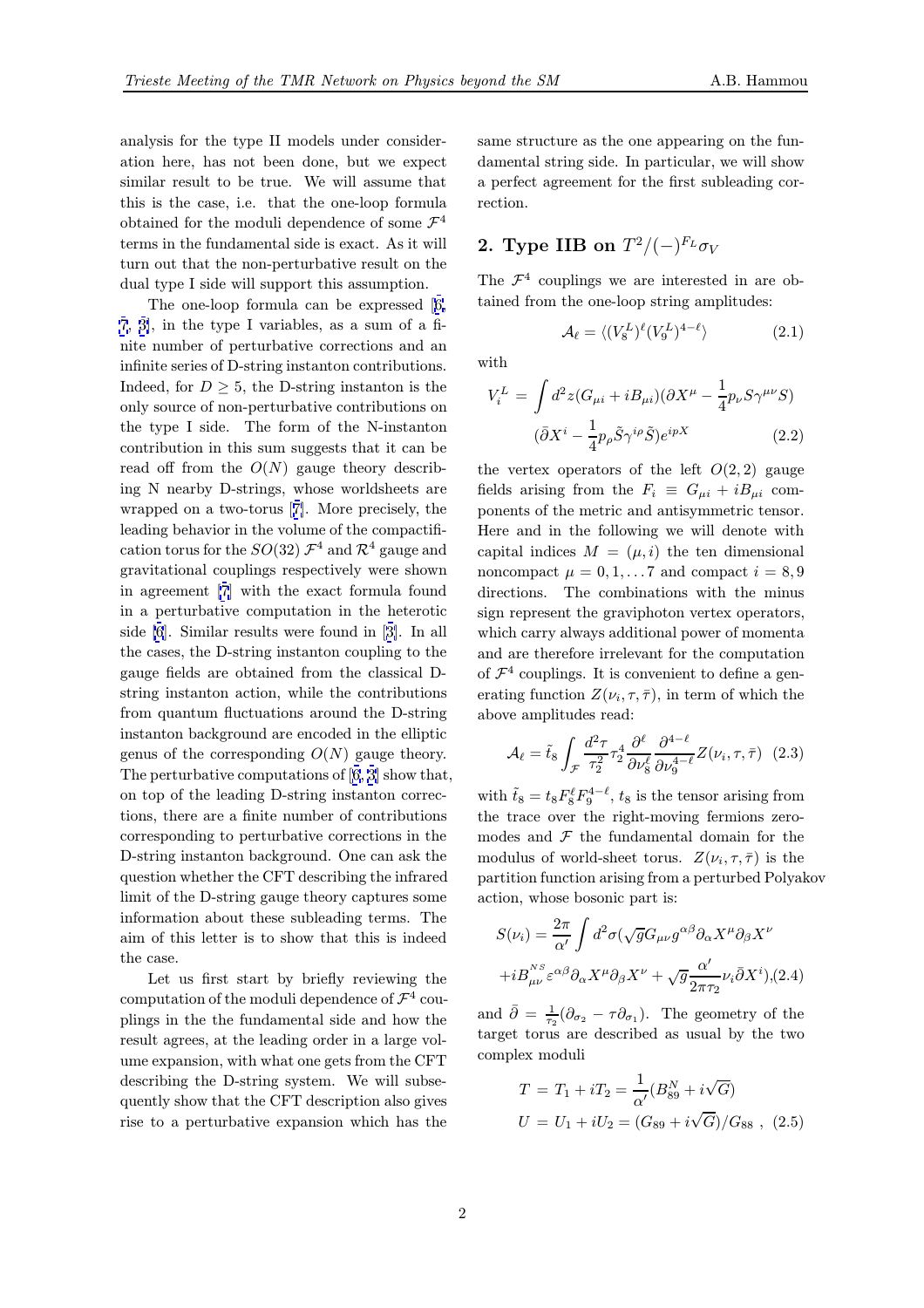<span id="page-2-0"></span>where  $G_{ij}$  and  $B_{ij}^N$  are the  $\sigma$ -model metric and NS-NS antisymmetric tensor. Since the theory we are considering involves half shift along  $X^8$  direction, it is convenient to replace the radius  $R^8$ by  $2R^8$ . Indeed this new radius is what appears on the dual  $IIB/\Omega \sigma_V$  theory (upto the scaling by the string coupling constant). As a result  $T$ , U and  $\nu_8$  are replaced by 2T,  $U/2$  and  $2\nu_8$  respectively and furthermore all the windings along  $\sigma_1$ and  $\sigma_2$  are integer valued.

The partition function  $Z(\nu_i, \tau, \bar{\tau})$  is given by

$$
\int_{\mathcal{F}} \frac{d^2 \tau}{\tau_2^2} Z(\nu_i, \tau \bar{\tau}) \simeq \int_{\mathcal{F}} \frac{d^2 \tau}{\tau_2^2} \sum_{\epsilon} \Gamma_{2,2}^{\epsilon}(\nu_i) \mathcal{A}_{\epsilon}(2.6)
$$

with

$$
\Gamma_{2,2}^{\epsilon}(\nu_i) = \frac{4T_2}{U_2} \sum_{W,\epsilon} e^{2\pi i T \det W} e^{-\frac{\pi T_2}{\tau_2 U_2} |(1\ U)W\left(\frac{\tau}{-1}\right)|^2}
$$

$$
e^{-\frac{\pi}{\tau_2}(\nu_8 \nu_9)W\left(\frac{\tau}{-1}\right)} \tag{2.7}
$$

and  $A_{\epsilon}$  the anti-holomorphic BPS partition functions

$$
\mathcal{A}_{+-} \equiv \frac{1}{2} \frac{\vartheta_2(\bar{q})^4}{\eta(\bar{q})^{12}} , \qquad \mathcal{A}_{-+} \equiv \frac{1}{2} \frac{\vartheta_4(\bar{q})^4}{\eta(\bar{q})^{12}} ,
$$

$$
\mathcal{A}_{--} \equiv \frac{1}{2} \frac{\vartheta_3(\bar{q})^4}{\eta(\bar{q})^{12}} .
$$
(2.8)

The  $\Gamma_{2,2}$  lattice has been written in  $(2.7)$  as a sum over all possible world-sheet instantons

$$
\begin{pmatrix} X^8 \\ X^9 \end{pmatrix} = W \begin{pmatrix} \sigma^1 \\ \sigma^2 \end{pmatrix} \equiv \begin{pmatrix} m_1 & n_1 \\ m_2 & n_2 \end{pmatrix} \begin{pmatrix} \sigma^1 \\ \sigma^2 \end{pmatrix} (2.9)
$$

with worldsheet and target space coordinates  $\sigma_1, \sigma_2$ and  $X^8, X^9$  respectively, both taking values in the interval  $(0,1]$ . The entries  $m_1, n_1$  are even or odd integers depending on the specific orbifold sector, while  $m_2, n_2$  run over all integers. We denote the three relevant sectors:  $n_1$  odd,  $m_1$ odd and both odd by  $\epsilon = +-, -+, --$  respectively. The untwisted sector,  $\epsilon = ++$ , will not contribute, since it has too many zero modes to be soaked by the four vertex insertions at this order in the momenta. Note that, due to the existence of these different sectors, the duality group  $\Gamma$  on U is not the full  $SL(2, Z)$  group but the subgroup defined by the matrices

$$
\begin{pmatrix} a & b \\ c & d \end{pmatrix}; \quad b \in 2\mathbf{Z} \tag{2.10}
$$

The integration over the fundamental domain can be done using the standard trick [9], which reduces the sum over all wrapping mode configurations in a given  $SL(2, \mathbb{Z})$  orbit to a single integration over an unfolded domain. The unfolded domains are either the strip or the u[pp](#page-7-0)er half plane depending on whether the orbit is degenerate (det  $W = 0$ ) or non degenerate (det  $W \neq 0$ ). In [6, 3] these contributions were identified with the perturbative and D-string instanton corrections respectively in the type I side. The result for the non-degenerate contributions were written [a](#page-7-0)s [\[](#page-7-0)3]

$$
\langle (F_8)^{\ell} (F_9)^{4-\ell} \rangle_{nondeg} = \frac{\mathcal{V}_{10}}{(4\pi^2 \alpha')^4} t_8 F_8^{\ell} F_9^{4-\ell} \frac{1}{T_2}
$$

$$
\sum_{n,\epsilon} \sum_{m_1, n_1, n_2} \mathcal{A}_{\epsilon}^n \frac{\partial^{\ell}}{\partial \nu_8^{\ell}} \frac{\partial^{4-\ell}}{\partial \nu_9^{4-\ell}} I_n(\nu_8, \nu_9) \qquad (2.11)
$$

where  $\mathcal{A}_{\epsilon}^{n}$  are the coefficient in the  $\bar{q}$  expansion of the modular forms  $(2.8)$  and  $I_n$  are the result of the modular integrations

$$
I_n = \frac{(U_2 T_2)^{\frac{1}{2}}}{m_1} e^{-2\pi i T_1 m_1 n_2} e^{-2\pi i n \left(\frac{n_1 + U_1 n_2}{m_1}\right)}
$$

$$
e^{\pi i \nu_8 \left(\frac{n U_2}{m_1 T_2} - m_1\right)} \sqrt{\frac{\pi}{\beta}} e^{-2\sqrt{\beta \gamma}} \qquad (2.12)
$$

with

$$
\beta = \pi (n_2^2 U_2 T_2 + \nu_9 n_2 - \nu_8 U_1 n_2 - \frac{U_2 \nu_8^2}{4T_2})
$$

$$
\gamma = \frac{\pi T_2}{U_2} (m_1 + \frac{nU_2}{T_2 m_1})^2.
$$
(2.13)

Here the sum over  $m_1$  and  $n_1$  are over even and odd integers, depending on the  $\epsilon$ -sectors, and for a fixed  $m_1$  the range of  $n_1$  goes from 0 to  $m_1 - 1$ .

## 3. Type IIB on  $T^2/\Omega \sigma_V$

In terms of the type IIB on  $T^2/\Omega \sigma_V$  variables this result should come from D-instanton contributions since the duality relations  $(T_2^F = T_2^I/\lambda_I)$ <sup>1</sup>implies that it goes like  $e^{-\frac{NT_2^I}{\lambda_I}}$ . Indeed it has been shown in  $[3]$  that its leading order in the  $T_2$ 

<sup>&</sup>lt;sup>1</sup>where the subscripts " $F$ " and " $I$ " are used to distinguish orbifold  $(T^2/(-)^{F_L}\sigma_V)$  and orientifold  $(T^2/\Omega\sigma_V)$ compactifications [of](#page-7-0) the type IIB string.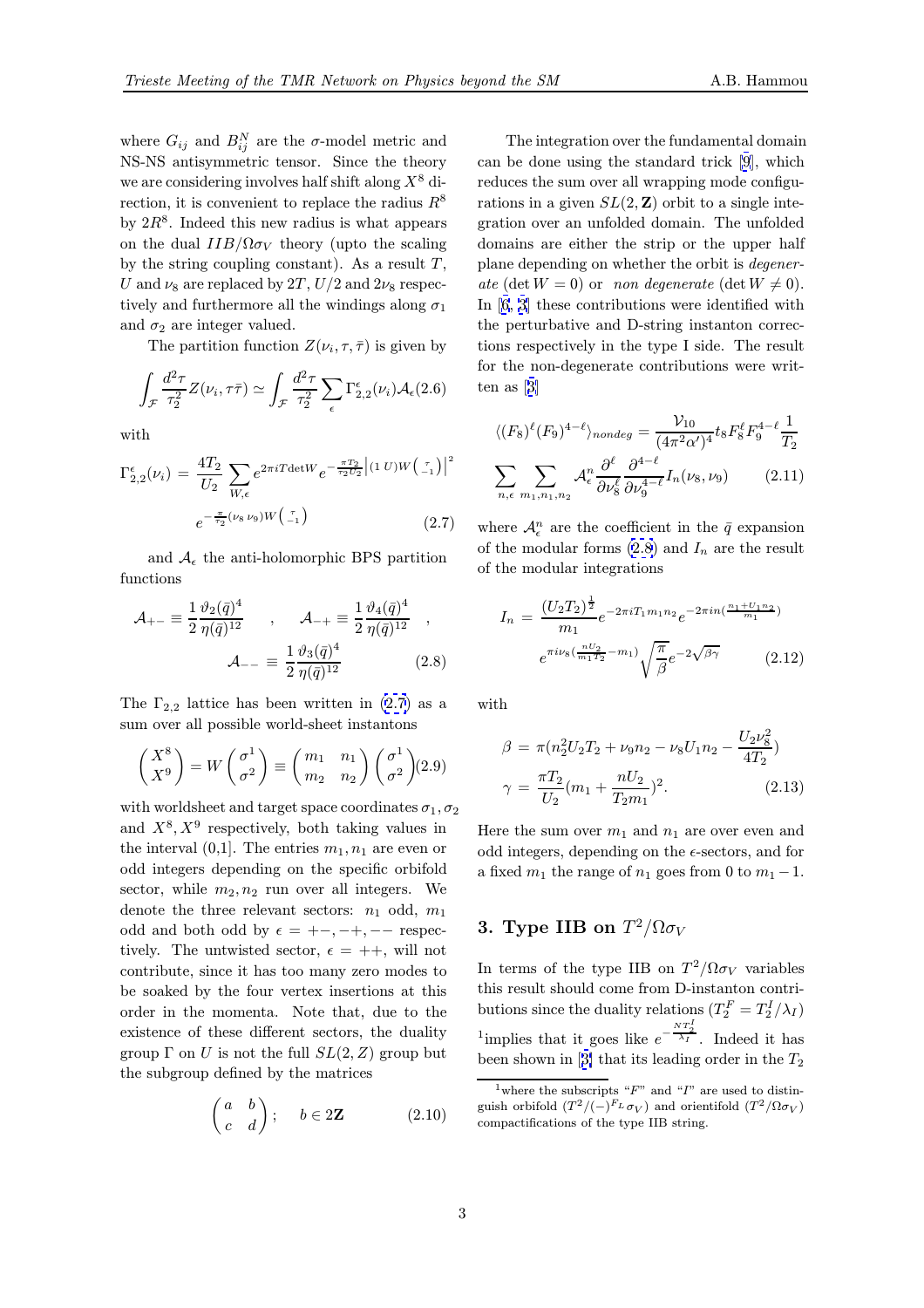<span id="page-3-0"></span>expansion

$$
\langle (F_8)^{\ell} (F_9)^{4-\ell} \rangle_{nondeg} =
$$
  

$$
\frac{\mathcal{V}_{10}}{(4\pi^2 \alpha')^4} t_8 F_8^{\ell} F_9^{4-\ell} \frac{1}{T_2} \sum_{\epsilon} \sum_{m_1, n_1, n_2} \frac{m_1^4}{m_1 |n_2|} \frac{U^{\ell}}{U_2^4}
$$
  

$$
e^{-2\pi i T m_1 |n_2|} \mathcal{A}_{\epsilon} (\frac{n_1 + \bar{U}n_2}{m_1})
$$
(3.1)

is exactly reproduced by a direct computation of D-instanton contributions in the type I side. In this identification the D-instanton number  $N =$ LM is mapped to the determinant  $m_1n_2$  of the representative matrices  $M$ , while different wrapping mode configurations labelled by  $m_1, n_1, n_2$ are mapped to  $L, s, M$ , describing the different sectors of the orbifold conformal field theory to which the effective  $O(N)$  gauge theory flows in the infrared. The coupling of the N D-instanton background to the  $F_8, F_9$  gauge fields is read from the classical D-instanton action

$$
S_{D-inst} = 2\pi N T^{F} - \frac{\pi N}{4\alpha' U_{2}\lambda_{I}} p_{\nu}
$$

$$
(G_{\mu 9} + U G_{\mu 8}) S_{0}^{cm} \gamma^{\mu \nu} S_{0}^{cm} + \dots \qquad (3.2)
$$

where  $T^F = \frac{1}{\alpha'}(B_{89} + \frac{i}{\lambda_I})$  $\sqrt{G}$ ) and  $S_0^{cm} = \frac{1}{N} \sum_{i=1}^{N} S^i$ are the fermionic zero modes corresponding to the center of mass of the N copies of D-string worldsheets. Indeed, bringing down four powers of these terms, we soak the eight fermionic zero modes and combining with the quantum Dinstanton partition function  $\frac{1}{NT_2} \sum_{M,L,s} M^{-4}$  $\mathcal{A}(\frac{s+\bar{U}M}{L})$ , the perturbative result  $(3.1)$  is reproduced. Note that the center of mass fermions here are defined with unconventional normalization in order to make the comparison with the fundamental string side more transparent.

### 4. Perturbative corrections around D-string instantons

The exact formula (2.11) shows the presence of  $T_2$ -subleading terms which should correspond to a finite number of perturbative corrections around the N D-instanton background. In order to make more transparent th[e tra](#page-2-0)nslation in terms of the type I variables it is convenient to use the complex source  $\nu$ , and its complex conjugate  $\bar{\nu}$ , defined as:

$$
\nu \equiv \frac{1}{2U_2} (\nu_9 + U \nu_8), \tag{4.1}
$$

In terms of these new variables, after a long but straightforward algebra, one can express, to the order of interest, the  $\bar{\nu}$ -expansion of the generating function  $\mathcal{I}(\nu,\bar{\nu}) = \sum_n \mathcal{A}_{\epsilon}^n I_n$  of (2.11) formally as:

$$
\mathcal{I}(\nu,\bar{\nu}) = \sum_{r=0}^{4} \frac{\bar{\nu}^r}{r!} D_{\bar{U}}^r \left[ \frac{1}{(T_2 - \frac{\nu}{2\pi})^{r+1}} \mathcal{I}_0(\nu) \right] + O(\bar{\nu}^5), \tag{4.2}
$$

where

$$
\mathcal{I}_0(\nu) = \frac{\mathcal{V}_{10}}{(4\pi^2 \alpha)^4} \sum_{\epsilon} \sum_{m_1, n_1, n_2} \frac{e^{-2\pi i \bar{T} m_1 n_2}}{m_1 n_2^5}
$$

$$
\mathcal{A}_{\epsilon}(\frac{n_1 + \bar{U} n_2}{m_1}) e^{2m_1 n_2 \nu} \tag{4.3}
$$

and  $D_{\bar{U}}$  is the  $\bar{U}$ -covariant derivative, which acting on a modular form of weight −2r gives a the weight  $-2r + 2$  form

$$
D_{\bar{U}}\Phi_r = \left(\frac{i}{\pi}\partial_{\bar{U}} - \frac{r}{\pi U_2}\right)\Phi_r \tag{4.4}
$$

In (4.2) the first 4 terms in the series have been explicitly indicated, being the only relevant ones to the present discussion, The function appearing there has no definite modular transformation properties, and the covariant derivative  $D_{\bar{U}}^r$ should be understood as acting on the coefficient of  $\nu^{4-r}$  in the expansion of the function inside the brackets in (4.2). This gives the  $\bar{F}^rF^{4-r}$ gauge couplings we are interested in, with  $F =$  $\frac{1}{2U_2}(F_9 + UF_8)$  and  $\bar{F} = \frac{1}{2U_2}(F_9 + \bar{U}F_8)$ :

$$
\langle \bar{F}^r F^{4-r} \rangle = \frac{\mathcal{V}_{10}}{(4\pi^2 \alpha')^4} \sum_N \frac{e^{-2\pi i N \bar{T}}}{N T_2^{r+1}} \sum_{k=0}^{4-r} \frac{1}{(N T_2)^k}
$$

$$
\frac{(r+k)!}{k!(r!)^2 (4-r-k)!} H_N(D_{\bar{U}}^r A_{-+})
$$
(4.5)

where  $H_N$  is the Hecke operator for the subgroup Γ :

$$
H_N(D_{\bar{U}}^r A_{-+}) = \sum_{\epsilon} \sum_{N|L} \sum_{s=0}^{L-1} L^{4-2r}
$$

$$
D_{\bar{U}}^r A_{\epsilon}(\bar{U})|_{\bar{U} = \frac{M\bar{U} + s}{L}} \quad (4.6)
$$

where  $(L, s)$  are (even, odd), (odd, even) and (odd, odd) in the three  $\epsilon$  sectors  $+-$ ,  $-+$  and  $--$  respectively. Note that  $D_{\bar{U}}^r A_{-+}(\bar{U})$  is a modular form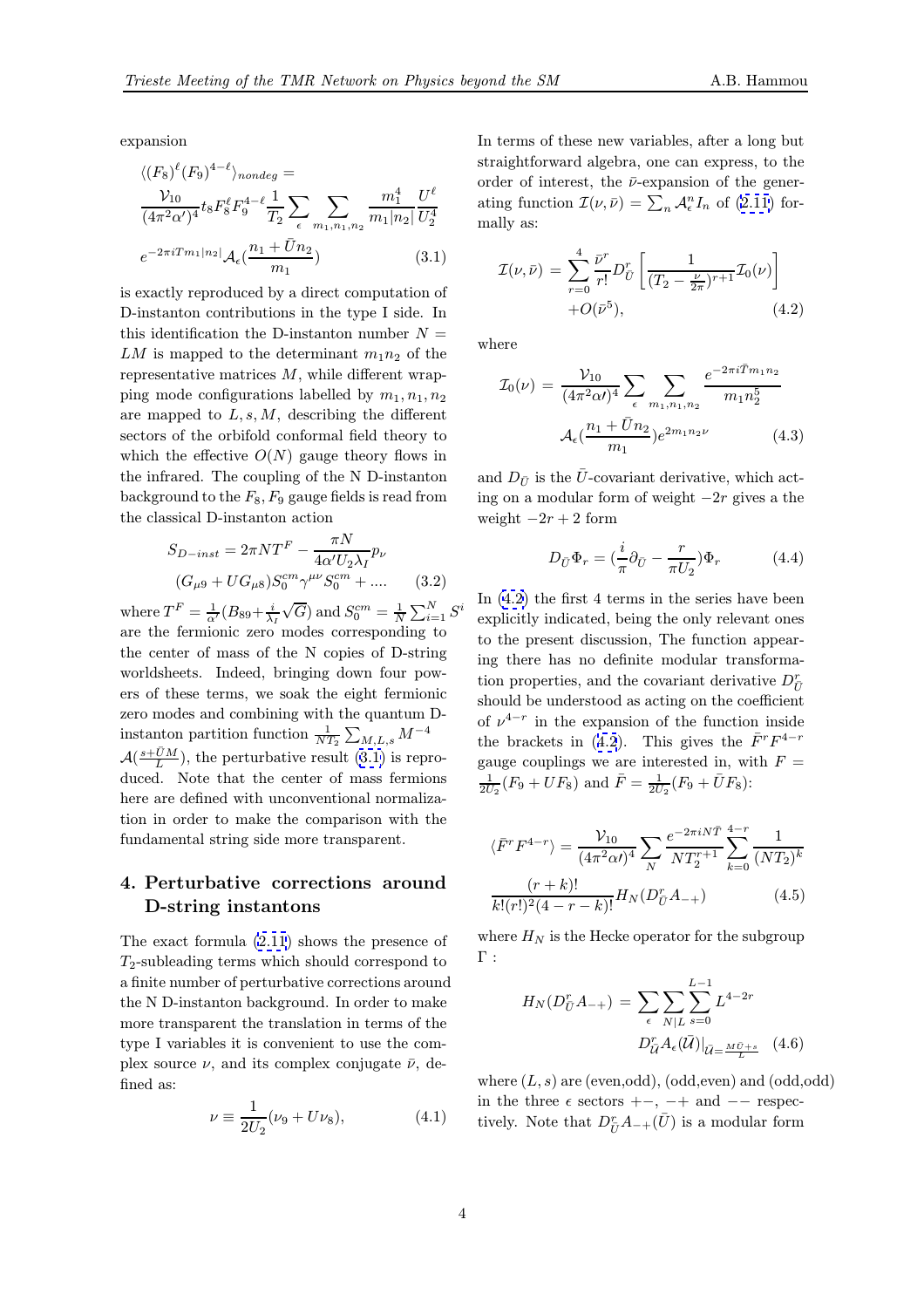<span id="page-4-0"></span>of weight  $2r - 4$  with respect to the subgroup  $\Gamma$ . The above definition of the Hecke operator coincides with the standard one appearing for example in [10] upto an overall N dependent factor.

We would like now to show how these corrections can be reproduced by the effective D-string instanton action. To this aim, we start with the D-[stri](#page-7-0)ng instanton action in the presence of constant field strength background for the gauge fields  $G_{\mu i}$ ,  $B_{\mu i}$  under consideration. Each field strength appears in the action with two fermion zero modes and therefore the amplitude is obtained by extracting the 8 fermion zero modes in the partition function. One immediately encounters two problems:

1) One needs to keep in the action higher order terms in the fermion zero modes. Unfortunately in curved backgrounds the covariant Green-Schwarz actions that exist in the literature include only terms upto quartic in fermions, with higher order terms in principle being calculable using space-time supersymmetry and kappa symmetry. On dimensional grounds, as will become clear in the following, each pair of fermion zero modes appears with  $1/T_2$  and therefore, such higher order terms can contribute to order  $1/T_2^2$  correction (compared to the leading order term). In the absence of information on such higher order terms we will be restricted below to calculate only the first subleading correction. However later we will argue that the complete action should correctly reproduce the full perturbative expansion.

2) Even upto the terms quartic in fermion fields, the Green-Schwarz action presupposes that the background fields satisfy the supergravity equations of motion. Of course constant field strengths satisfy the gauge field equations, however they can contribute to the stress energy tensor and therefore can modify the classical equations for dilaton and the 8-dimensional metric. However this problem will not appear if we restrict ourselves to the first subleading correction in  $1/T_2$ . Indeed as seen from equation (4.5), the first subleading term appears in two ways: i) for  $\bar{\nu} = 0$ (i.e.  $F_{\mu\nu z} = 0$ ) there is a correction coming from the first order expansion of  $1/(T_2 - \frac{\nu}{2\pi})$ . This can get contribution from terms in [the](#page-3-0) action that are quadratic in  $F_{\mu\nu\bar{z}}$ . For  $F_{\mu\nu z} = 0$  arbitrary con-

stant values of  $F_{\mu\nu\bar{z}}$  will solve the equations of motion since the resulting stress energy tensor is zero. ii) the first order in  $\bar{\nu}$  already comes with  $1/T_2^2$  and therefore does not require an expansion of the term  $1/(T_2 - \frac{\nu}{2\pi})^2$ . This means that in the action we need to include only the first order term in both the  $F$ 's which certainly solves the linearized equations of motion. All the expressions in the following should be understood to make sense only in the first subleading term in  $1/T_2$ .

The Green-Schwarz, covariant world-sheet action for a single string coupled to the  $\mathcal{N} = 1, 10$ -D supergravity multiplet, is given by [11] ( $\alpha' =$  $(\frac{1}{2})$ :

$$
S_{D-inst} = 2\pi \int d^2\sigma \left[\sqrt{\frac{|det\hat{G}_{ab}|}{\lambda_I}} + \frac{1}{2} \epsilon^{ab} R_{ab}\right] + \dots \tag{4.7}
$$

The ... above indicate terms involving 6 and higher powers of fermion fields. Here we have directly rewritten the action of [11] in the Nambu-Goto form, by using the equations of motion for the world-sheet metric. The resulting induced m[etr](#page-7-0)ic  $\hat{G}_{ab}$  and the antisymmetric coupling  $R_{ab}$ are given by:

$$
\hat{G}_{ab} = \partial_{(a} X^{M} \partial_{b)} X^{N} G_{MN} - 2i \partial_{(a} X^{M} \bar{\Theta} \gamma_{M} D_{b}) \Theta \n- \bar{\Theta} \gamma_{M} D_{a} \Theta \bar{\Theta} \gamma^{M} D_{b} \Theta \nR_{ab} = i \partial_{[a} X^{M} \partial_{b]} X^{N} B_{MN} + \frac{2i}{\lambda_{I}} \partial_{[a} X^{M} \bar{\Theta} \gamma_{M} \sigma_{3} D_{b]} \Theta \n+ \frac{1}{\lambda_{I}} \bar{\Theta} \gamma_{M} D_{[a} \Theta \bar{\Theta} \gamma^{M} \sigma_{3} D_{b]} \Theta.
$$
\n(4.8)

Here the covariant derivative  $D_a$  is defined to be:

$$
D_a = \partial_a - \frac{1}{4} \gamma^{\hat{K}\hat{L}} \tilde{\omega}_N^{\hat{K}\hat{L}} \partial_a X^N, \qquad (4.9)
$$

where  $\tilde{\omega}_N^{\hat{K}\hat{L}} = \omega_N^{\hat{K}\hat{L}} + \frac{\lambda_I}{2} H_N^{\hat{K}\hat{L}} \sigma_3$ , with  $\omega$  the spin connection and H the 3-form field strength of the RR antisymmetric tensor B. The capital, Latin indices are 10-dimensional curved indices, whereas hatted ones are  $SO(1,9)$  flat indices.  $\Theta^T = (\theta, \tilde{\theta})$  denotes a doublet of  $SO(1, 9)$  Majorana-Weyl spinors on which  $\sigma_3$  acts.  $\theta$  and  $\tilde{\theta}$  have the same  $SO(1,9)$  chirality and are world-sheet scalars. Finally,  $\bar{\Theta} \equiv (\theta^T \gamma^0, \tilde{\theta}^T \gamma^0)$ . Note that the fields appearing above are supposed to satisfy the 10-dimensional supergravity equations of motion.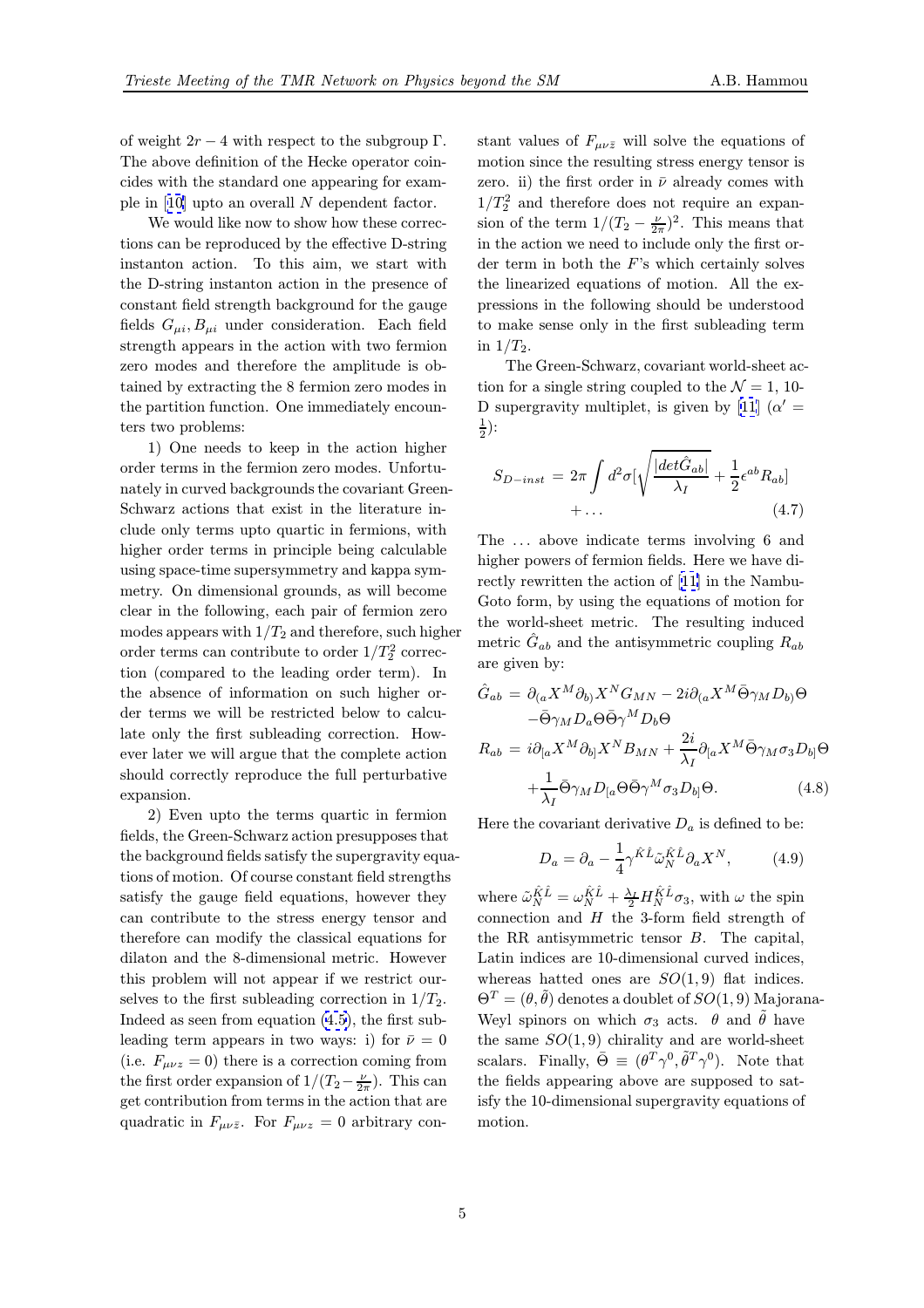<span id="page-5-0"></span>We then proceed by choosing the static gauge, which amounts to identifying the Euclidean worldsheet complex coordinates  $z \equiv \frac{1}{\sqrt{2}}$  $\frac{1}{2\tau_2}(\sigma^1 + \tau \sigma^2),$  $\overline{z}$ , with the spacetime torus coordinates  $X^z \equiv$ √ 1  $\frac{1}{2\tau_2}(X^8 + UX^9), X^{\bar{z}}$  respectively and the complex structure of the world-sheet torus,  $\tau$ , with that of the spacetime torus, U. In addition, local kappa-symmetry allows to reduce the fermionic degrees of freedom by imposing <sup>2</sup>

$$
\gamma^z \theta \equiv \frac{1}{\sqrt{2U_2}} (\gamma^8 + U \gamma^9) \theta = 0
$$
  

$$
\gamma^{\bar{z}} \tilde{\theta} \equiv \frac{1}{\sqrt{2U_2}} (\gamma^8 + \bar{U} \gamma^9) \theta = 0 \qquad (4.10)
$$

The resulting gauge fixed fermions  $\theta$  ( $\tilde{\theta}$ ) become left-moving (right-moving) world-sheet fermions in the  $\mathbf{8}_{\rm s}$  ( $\mathbf{8}_{\rm c}$ ) of  $SO(8)$ .

We will be interested in a constant background for the field strength of  $A_{\mu i} \equiv \frac{G_{\mu i}}{\lambda_I} + B_{\mu i}^3$ . To extract the relevant couplings it is convenient to choose for the vielbeins the representation

$$
e_{M}^{\hat{L}} = \begin{pmatrix} e_{i}^{j} & G_{\mu i} \\ 0 & \eta_{\mu\nu} \end{pmatrix} + O(G_{\mu i}^{2}) \qquad (4.11)
$$

with  $e_i^j$  the square root of the torus metric (in the complex basis  $e_z^z = e_{\overline{z}}^{\overline{z}} = \sqrt{T_2^I}, e_{\overline{z}}^z = e_z^{\overline{z}} = 0$ . Since we are interested in extracting four powers of the field strengths  $A_{\mu i}$  from the expansion of  $(4.7)$  and then set  $G_{\mu i}$  to zero, we can set always  $G_{\mu i}$  to zero unless a derivative hits on it. This is so because such terms would anyway disappear in the final result due to gauge invariance. Fur[ther](#page-4-0)more since the connections involve at most one derivative of the metric, the terms containing two or more derivatives of  $G_{\mu I}$  are irrelevant for our present discussion. Here and in the following we will always set these components to zero.

Using the ansatz (4.11), and recalling from [3] that, after orientifolding,  $\theta$  is periodic (and therefore has 8 zero modes, denoted by  $\theta_0$ , whereas

 $\theta$  is anti-periodic, it can be seen that the contributions of interest in (4.8) come from two kind of  $\text{terms}, \,\overline{\theta}_0 \gamma^{\bar{z}} \gamma^{\hat{K}\hat{L}} \tilde{\omega}_i^{\hat{K}\hat{L}} \theta_0 \text{ for } i = z, \bar{z} \text{ and } \bar{\theta}_0 \gamma^{\mu} \gamma^{\hat{K}\hat{L}}$  $\tilde{\omega}_{\rho}^{\hat{K}\hat{L}}\theta_0$ . The first type of terms gives the following fermionic bilinear[s](#page-4-0)

$$
\eta = \frac{i}{4} \partial_{[\mu} A_{\nu] \bar{z}} \bar{\theta}_0 \gamma^{\mu \nu \bar{z}} \theta_0
$$

$$
\bar{\eta} = \frac{i}{4} \partial_{[\mu} A_{\nu] z} \bar{\theta}_0 \gamma^{\mu \nu \bar{z}} \theta_0, \qquad (4.12)
$$

whereas the second type gives

$$
\epsilon_{\rho\mu} = \frac{i}{4} \partial_{[\nu} A_{\rho]\bar{z}} \bar{\theta}_0 \gamma^{\mu\nu\bar{z}} \theta_0. \tag{4.13}
$$

In the above formulae and in the following  $\gamma_z$ and  $\gamma_{\bar{z}}$  denote  $SO(2)$  gamma matrices and the  $T_2$  dependence will be explicitly displayed. Contributions to the  $\mathcal{F}^4$  couplings will come from the D-instanton partition function once four powers of these combinations are brought down to soak the 8 fermionic zero modes. This is why we replaced the fermions in (4.12,4.13) by their zero mode part  $\theta_0$ .  $\mathcal{F}^4$  couplings will be defined then by the fourth order terms in the  $\eta$ ,  $\bar{\eta}$  expansion of the resulting effective action. The action (4.7) can then be written as <sup>4</sup>

$$
S_{D-inst} = 2\pi i T^{F} - 4\pi \eta
$$
  
+2\pi  $\int d^{2}z \left[ \partial_{z} X^{\mu} \partial_{\bar{z}} X_{\mu} - 2i \bar{\tilde{\theta}} \gamma_{\bar{z}} \partial_{z} \tilde{\theta} - 2i \bar{\theta} \gamma_{z} \partial_{\bar{z}} \theta \right]$   
+  $\frac{\bar{\eta}}{T_{2} - \eta} (\partial_{\bar{z}} X^{\mu} \partial_{\bar{z}} X_{\mu} - 2i \bar{\tilde{\theta}} \gamma_{\bar{z}} \partial_{\bar{z}} \tilde{\theta}) + \dots \right]$  (4.14)

where  $\dots$  represent higher quantum fluctuations, and we have rescaled  $X^{\mu}$ ,  $\tilde{\theta}$  as

$$
X^{\mu} \to (1 - \frac{2\epsilon}{T_2^F})_{\mu\nu} X^{\nu} \quad \mu = 0, \dots 7
$$

$$
\tilde{\theta}_{\alpha} \to (1 - \frac{\eta}{T_2^F})^{\frac{1}{2}} \tilde{\theta}_{\alpha} \quad \alpha = 1, \dots 8. \quad (4.15)
$$

We have considered so far the Nambu-Goto action for a single D-string. The results (4.14) can however easily be generalized to the N Dstring case. The low energy effective action describing the excitations of the N D-string system is described by  $O(N)$  gauge theory studied in [3]. As argued in that reference, after integrating out the very massive degrees of freedom

<sup>2</sup>Strictly speaking, because of the Majorana-Weyl nature of fermions, the gauge fixing condition makes sense [on](#page-7-0)ly in the Minkowski space-time (and world-sheet). We assume that  $X^9$  is time like in which case z and  $\bar{z}$  are real light-like coordinates and  $\tau_2$  and  $U_2$  are imaginary. At the very end we will do the analytic continuation back to complex  $\tau$  and  $U$ 

<sup>3</sup>Notice that precisely this combination appears in the connections in (4.9)

<sup>&</sup>lt;sup>4</sup>We omit in this expression a trivial  $\lambda_I$ -rescaling of all bos[on](#page-7-0)ic  $X_{\mu}$  and fermionic fields  $\theta, \tilde{\theta}$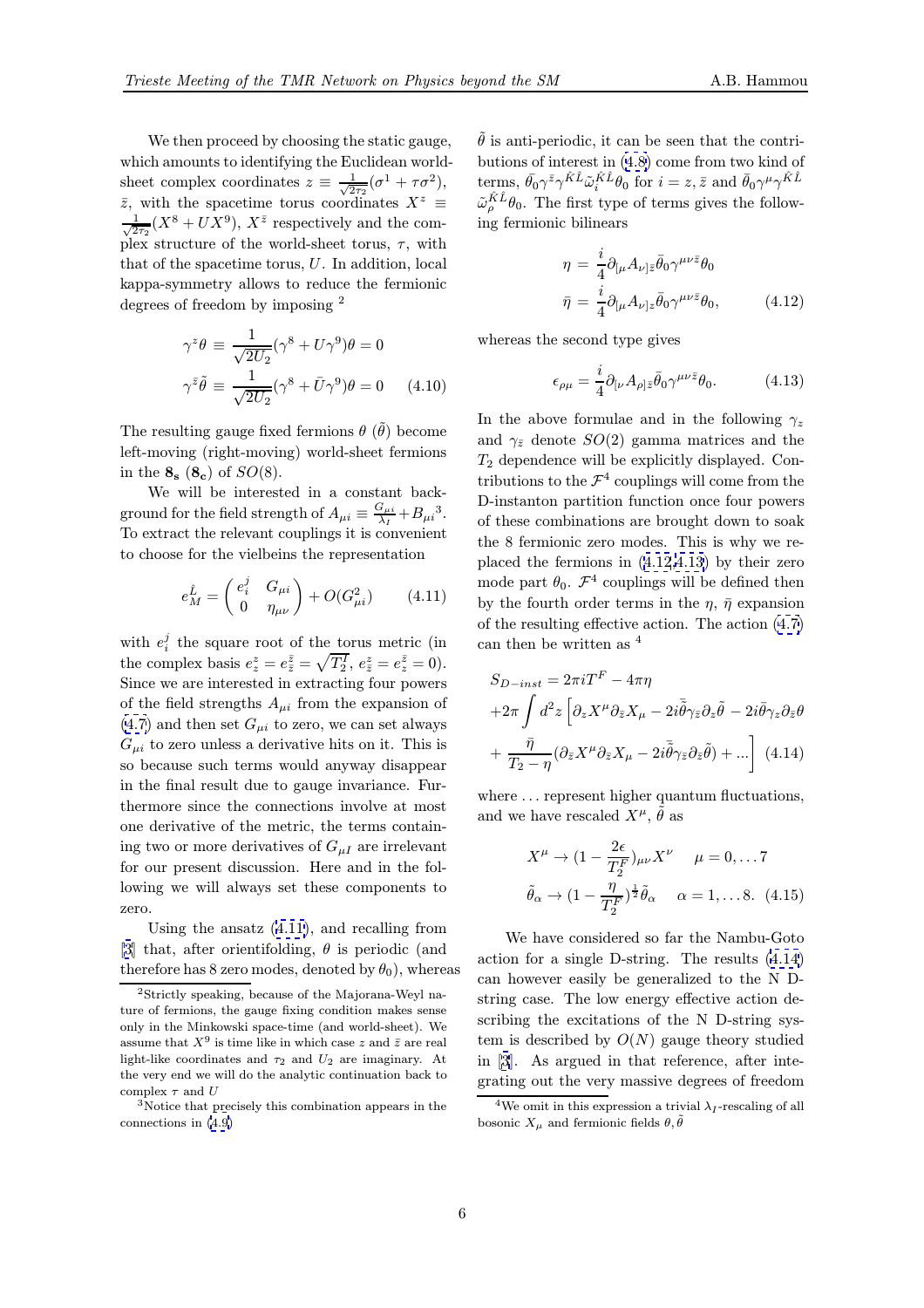in the infrared limit, we are left with an effective conformal field theory in terms of the diagonal multiplets  $X^i_\mu$ ,  $\theta^i$  and  $\tilde{\theta}^i$ ,  $i = 1, \ldots, N$ , on which the orbifold permutation group  $S_N$  is acting. Correspondingly, in (4.14) the fermionic bilinears  $\eta$  and  $\bar{\eta}$  will involve  $\sum_{i=1}^{N} \bar{\theta}^i \gamma^{\mu\nu\bar{z}} \theta^i =$  $N \bar{\theta}^{cm}_{0} \gamma^{\mu\nu\bar{z}} \theta^{cm}_{0} + \dots, \theta^{cm}_{0}$  being the fermionic zero mode corresponding to the center of mass. Also, the volume factor  $\sum_{i=1}^{N} G_{z\bar{z}} \partial_z X_i^z \partial_{\bar{z}} X_i^{\bar{z}} = N T_2^I$  $\sum_{i=1}^{N} G_{z\bar{z}} \partial_z X_i^z \partial_{\bar{z}} X_i^{\bar{z}} = N T_2^I$  $\sum_{i=1}^{N} G_{z\bar{z}} \partial_z X_i^z \partial_{\bar{z}} X_i^{\bar{z}} = N T_2^I$ pick up a factor of N. The effective action is then given by simply replacing  $T_2^I, \eta, \bar{\eta}$  and  $\epsilon$  by  $NT_2^I, N\eta, N\bar{\eta}$  and  $N\epsilon$ . The operators expressed in terms of the non-zero mode fields will be replaced by the sum of the  $N$  copies of them, involving  $X^i_\mu$   $\theta^i$  and  $\tilde{\theta}^i$ .

The moduli dependence of  $\mathcal{F}^4$  couplings in the N D-instanton background are then defined by the  $\eta^{4-r} \bar{\eta}^r$  terms in the expansion of the exponential of (4.14) written for ND-instantons. Identifying the fermionic bilinears  $2\pi\eta$ ,  $2\pi\bar{\eta}$  with our previous sources  $\nu, \bar{\nu}$ , one can show that the perturbative results (4.2), (4.3) are reproduced.

Let u[s](#page-5-0) [star](#page-5-0)t by considering the  $\bar{\eta} = 0$  case. Were it not for the rescaling of the  $X^{\mu}$ ,  $\hat{\theta}$  fields (4.15), we would have a free theory (upto Weyl permutations) de[finin](#page-3-0)g t[he](#page-3-0) [o](#page-3-0)rbifold partition function  $\frac{1}{NT_2} \sum_{M,L,s} M^{-4} \mathcal{A}(\frac{s+\bar{U}M}{L}) e^{2N\eta}$  [3, 12]. Identifying as before  $L, M, s$  with  $m_1, n_2, n_1$  respec[tively](#page-5-0) we can see by a simple inspection of (4.2), (4.3) that we reproduce the  $\bar{\eta} = 0$  t[er](#page-7-0)m except for the fact that we get  $\frac{1}{T_2^F}$  $\frac{1}{T_2^F}$  $\frac{1}{T_2^F}$  instead of  $\frac{1}{T_2^F - \eta}$  that appears in (4.2).

We want now to show that, at least to [firs](#page-3-0)t [orde](#page-3-0)r in  $\frac{1}{T_2^F}$ , the rescaling of the fields (4.15) results in the [desi](#page-3-0)red renormalization of the inverse area prefactor  $\frac{1}{T_2^F} \to \frac{1}{T_2^F - \eta}$ . Indeed, to the first order, the Jacobian of the transformation (4.15) is given by the following correlation fun[ction](#page-5-0):

$$
\int d^2z \left[4\epsilon_{\mu\nu}\langle \partial_z X^\mu \partial_{\bar{z}} X^\nu \rangle - 2i\eta \langle \bar{\tilde{\theta}} \gamma^z \partial_z \tilde{\theta} \rangle \right] \tag{4.16}
$$

This expression, which involves expectation values of the kinetic energies of  $X^{\mu}$  and  $\hat{\theta}$ , needs to be regularized. If we adopt a point-splitting regularization, the term involving  $\hat{\theta}$  is zero because  $\theta$  has no zero modes. We are thus left with the bosonic contribution, which can be evaluated using:

$$
\langle \partial_z X^{\mu}(z) \partial_{\bar{z}} X^{\nu}(w) \rangle = -\frac{\delta^{\mu\nu}}{8\pi}.
$$
 (4.17)

The claimed result follows after performing the z-integration and using  $\delta^{\mu\nu}\epsilon_{\mu\nu} = -\eta$ . We expect that higher order terms reproduce the expansion of  $\frac{1}{T_2^F - \eta}$ . We can then write finally

$$
\mathcal{I}_0^{Dinst}(\eta) \equiv \langle e^{-S_{ND-inst}(\eta,0)} \rangle
$$
  
=  $\frac{\mathcal{V}_{10}}{(2\pi^2)^4} \sum_{\epsilon} \sum_{L,M,s} \frac{1}{LM^5(T_2^F - \eta)} e^{-2\pi i \bar{T}_F LM}$   

$$
\mathcal{A}_{\epsilon}(\frac{s + \bar{U}M}{L}) e^{4\pi LM\eta}
$$
(4.18)

that reproduces the  $r = 0$  term in (4.2) after the previous identifications.

We can now go on and consider  $r \bar{\eta}$  insertions in (4.18). From the  $\bar{\eta}$  coupling in (??) one can see that each of these correspond to the [ins](#page-3-0)ertion of a normalized stress-energy tensor  $\frac{1}{T_2^F - \eta} \int d^2z \overline{T}(\bar{z})$  ${\rm with} \ \overline T(\bar z) \equiv \sum_{i=1}^N \left[ \partial_{\bar z} X^{\mu i} \partial_{\bar z} X_\mu^i (\bar z) - 2i \bar{\tilde\theta}^i \gamma_{\bar z} \partial_{\bar z} \tilde\theta^i (\bar z) \right].$ But this is precisely the Virasoro generator of an infinitesimal shift in the  $\bar{z}$  worldsheet coordinate,  $\bar{L}_0$ , which couples to  $\bar{U}$ . Therefore its insertions translate into covariant derivatives  $D_{\bar{U}}$  acting on (4.18). Note that although the expressions above were to make sense only to the first subleading term in  $1/T_2$  the fact that the  $\bar{\eta}$  coupling appears with the same normalization factor  $\frac{1}{T_2^F - \eta}$  as in the perturbative result (4.2) is quite remarkable.

The calculation above shows the precise matching of the first subleading correction around Dstring instantons with the exact result on the fundamental string side. [How](#page-3-0) can we extend this to all orders in  $1/T_2^F$  ? The steps involved are two fold. First of all, we will need terms upto 8th order in fermion zero modes in the covariant Green-Schwarz action. This can in principle be obtained by repeatedly using space-time supersymmetry and kappa symmetry. Secondly, we need to solve the linearized equation for  $\bar{\eta}$  in the presence of arbitrary  $\eta$ . This will involve turning on 8-dimensional gravitational and dilaton fields to the first order in  $\bar{\eta}$ . Although straightforward, the computation involved is rather cumbersome. We will give here an alternative argument to show that the complete action should